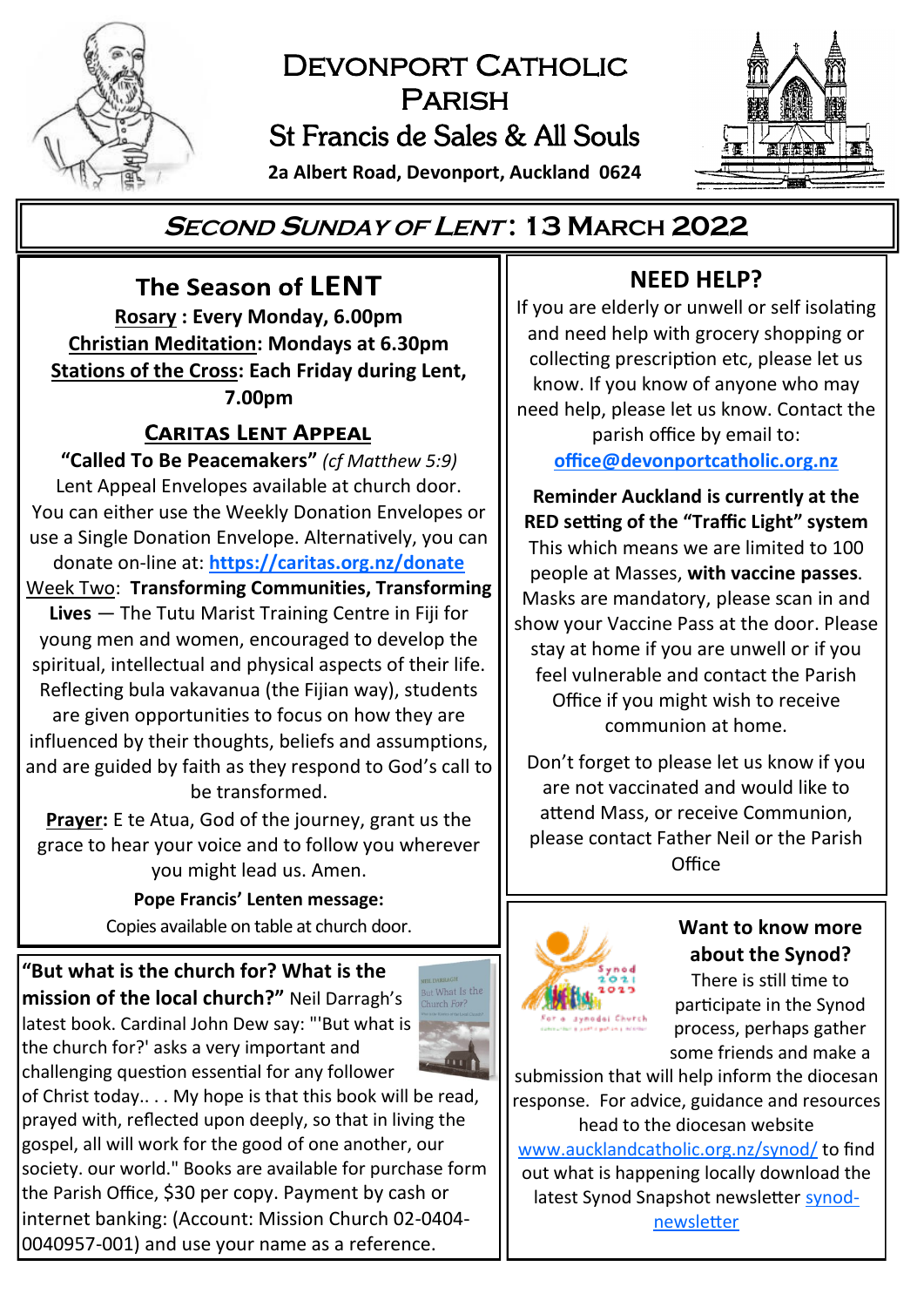There are peak experiences in our lives when things are going just right and we feel like we're on a high. We wish these times would never end. But for Peter, James and John, and for Jesus, it is not on the mountain where life is lived and love is proven: it is in the dogged perseverance of the daily journey. Lent invites us to open up to God in the everyday and allow him to work though us.

# **Second Sunday of LENT**

*The Lord In Whom We Put Our Faith*

**Genesis 15:5-12,17-18** God enters into a covenant with Abraham, the man of faith.

# **Ps 27: The Lord is my light and my salvation.**

**Philippians 3:17—4:1** Christ will transfigure our bodies into copies of his glorious body. **Luke 9:28-36** As Jesus prayed, the aspect of his face was changed.

# **Third Sunday of LENT**

*The Lord Of Compassion And Love*

**Exodus 3:1-8,13-15** I Am has sent me to you.

**Ps 103: The Lord is kind and merciful.**

**1Corinthians 10:1-6,10-12** The life of the people under Moses in the desert was written down to be a lesson for us.

**Luke 13:1-9** Unless you repent you will all perish as they did.

| <b>Introducers</b>          |     |                                     |     |                               |                |  |
|-----------------------------|-----|-------------------------------------|-----|-------------------------------|----------------|--|
| (13 Mar)                    | Sat | Shawn Pearce Blom                   |     | <b>Sun</b> Anne Gibson        |                |  |
| (20 Mar)                    | Sat | Steve Burke                         |     | <b>Sun</b> Linda Lampen Smith |                |  |
| <b>Readers:</b>             |     |                                     |     |                               |                |  |
| $(13 \text{ Mar})$          | Sat | Kate Petrie                         |     | <b>Sun</b> Linda Lampen Smith | Ben Upton      |  |
| (20 Mar)                    | Sat | Nicky Witham Blackwell Liz McMaster |     | <b>Sun</b> Trevor Prendergast | Mary Lyttleton |  |
| <b>Communion Ministers:</b> |     |                                     |     |                               |                |  |
| (13 Mar)                    | Sat | Riaan Blom                          | Sun | Karen Rawlinson               |                |  |
| (20 Mar)                    | Sat | Mila Burke                          | Sun | Adrienne Williams             |                |  |
|                             |     |                                     |     |                               |                |  |

# **Rosary Group Monday, 6pm in the church**

Come & join in, reciting this beautiful prayer. All Welcome

# **Christian meditation Group**

**Monday 6.30pm** in the Parish Meeting Room All welcome. **[www.christianmeditationnz.org.nz](http://www.christianmeditationnz.org.nz/)**

# **NZ Catholic**



NZCatholic Link to latest issue: 13-[26 March 22](https://indd.adobe.com/view/e7fba446-52c8-4585-aa31-2a70f63285eb) **Some headlines**: Lent leads to foot of cross preaches Anglican bishop. Dunedin rural roadshow gathers feedback. Young adults speak on faith in workplace. Pope Lent

message 2022. Or visit [www.nzcatholic.org.nz](https://nzcatholic.org.nz/)

For some inspiring alternative reading, **Tui Motu InterIslands Magazine** has many articles online: **[www.tuimotu.org](http://www.tuimotu.org)**

# **Sacramental Programme for 2022**

The programme of formation for the sacrament of **First Reconciliation** begins with an introductory meeting for parents on **Wednesday 16th March, at 7.00pm by zoom.** Preparation for **Confirmation and First Communion** will occur in the second school term, all going well, and be celebrated with the Bishop on Sunday  $10^{th}$  July, God willing. The minimum age level for the programme is Year 4 and above. Enrolment forms with programme schedule are available at church door. For further info ph Stephen 021 0608561, or email the parish:

[office@devonportcatholic.org.nz](mailto:office@devonportcatholic.org.nz)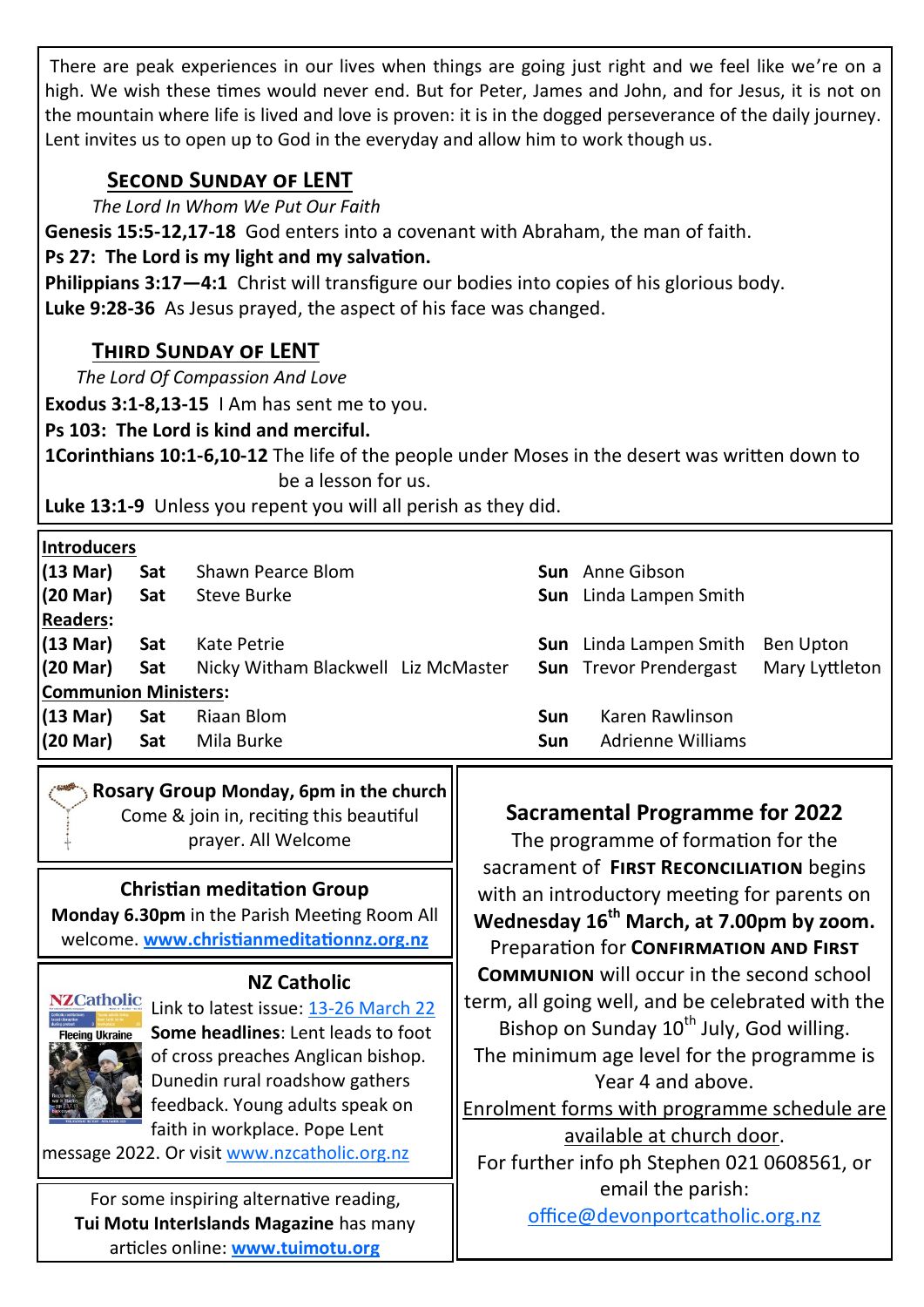### **Diocese Notices**

**Who is our New Bishop?** Check out the diocesan YouTube channel for videos that will let us learn a little more about our new Bishop, Steve Lowe: <https://www.youtube.com/aucklandcatholic>

#### **Chief Executive wanted: Te Kupenga-Catholic Leadership Institute**

Te Kupenga-Catholic Leadership Institute combines academic, leadership, faith formation and bioethical research and advocacy responsibilities for the Catholic church in Aotearoa New Zealand. The Board is looking for a Chief Executive with relevant leadership experience, possibly gained in a faith-based, non-profit or secondary/tertiary education setting. Full details and how to apply, go here: [www.tekupenga.ac.nz/seeking](https://www.tekupenga.ac.nz/uncategorized/seeking-for-tumuaki-chief-executive/)-for-tumuakichief-[executive/](https://www.tekupenga.ac.nz/uncategorized/seeking-for-tumuaki-chief-executive/) **Applications close 28 March.**

#### **Vacancies for Prison Chaplains**

Applications are sought from suitably qualified people for a number of Catholic chaplaincy positions in prisons in Hamilton and Dunedin dioceses of New Zealand. Go here for details: [www.catholic.org.nz/news/media](https://www.catholic.org.nz/news/media-releases/vacancies-prisonchaplains/)-releases/ vacancies-[prisonchaplains/](https://www.catholic.org.nz/news/media-releases/vacancies-prisonchaplains/)

# **Parish Vacancy—Parish Coordinator**

St Francis de Sales and All Souls Parish is looking for a new Parish Coordinator who will play a key role in the life of the Parish. This includes reception and welcoming duties, general administrative functions, managing invoicing and reporting processes, and a liaison role with St Leo's School. Familiarity with how a Catholic parish community works is important. This is a part-time opportunity, with hours flexible and negotiable. Please submit your application, including a CV and covering letter outlining your interest in the role, to the Parish Office via email **Applications close 25 March 2022.** For further information and a copy of the position description, please contact the Parish

#### Office, phone 4450078 or **[office@devonportcatholic.org.nz](mailto:office@devonportcatholic.org.nz)**

In line with current Government policy, the successful appointee will need to be vaccinated for COVID-19 and undergo Police vetting as part of the Diocese's safeguarding policy. If you have someone in your network who may be interested, please pass this information on to them.



St Leo's Catholic School Kindness | Confidence | Integrity | Excellence

Kia ora koutou and a warm St Leo's greeting to you all

Sunday's reading from Luke's Gospel reacquaints us with the story of the transfiguration: Jesus revealed in glory.

Lent offers the opportunity for us all to be, if not transfigured, at least in some degree transformed. We speak to the children



about Lent being a time of preparation, a time to get ready to greet our Risen Lord at Easter.

How do we do that? To a large degree we just need to recall the words in the same Gospel reading; This is my chosen son, listen to him.

All fairly well here at St Leo's. A small number of children away as cases or close contacts. We continue to work on making life as normal as possible at the school, albeit masked up.

God bless you all

David Tennent Acting Principal

**Catholic Young Adults Community** (18 – 35) CYAC is an Auckland wide young adults' group (not specific to any parish) and we have been running for just over 4 years. We meet regularly every Monday for sessions, have monthly socials and outreach programs where we volunteer at Vinnies (packing food parcels). Find out more on their Facebook page [www.facebook.com/](http://www.facebook.com/CatholicYoungAdultsCommunity) [CatholicYoungAdultsCommunity](http://www.facebook.com/CatholicYoungAdultsCommunity)



**Sunday Mass Online** The diocese broadcasts **Sunday Mass** to the Youtube channel Auckland Catholic [www.youtube.com/channel.](https://www.youtube.com/channel/UCb7o1XYfQet-mOW1mJSzfow) It is uploaded at 5.30pm

Saturday night (as per a Vigil Mass time) Mass will also be broadcast on Shine TV Sundays at 2.00pm Free-to-air TV Channel 25, Sky TV Channel 201.